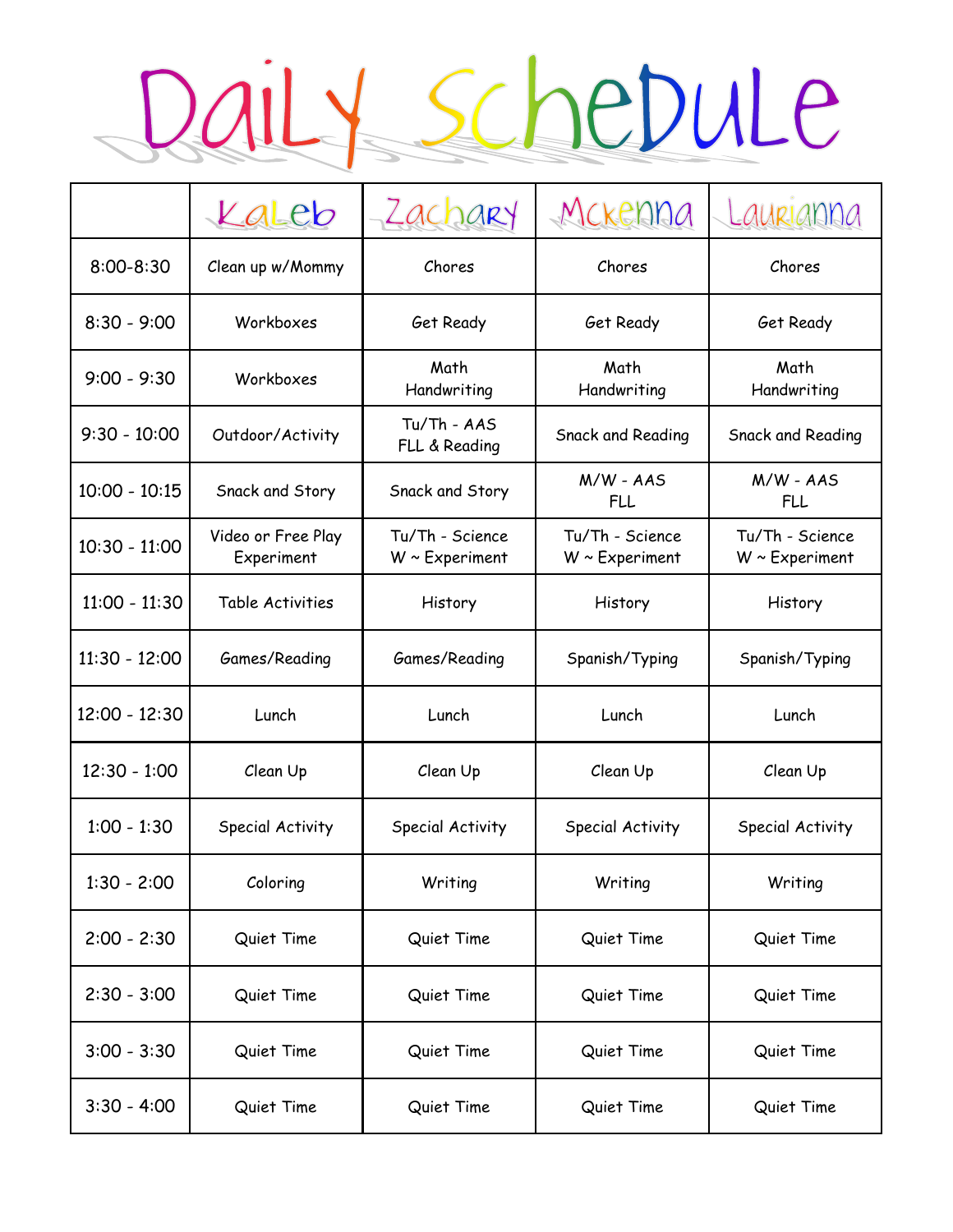| Mckenna         |                            |  |  |  |
|-----------------|----------------------------|--|--|--|
| $8:00 - 8:30$   | Chores                     |  |  |  |
| $8:30 - 9:00$   | Math<br>Handwriting        |  |  |  |
| $9:00 - 9:30$   | M/W - Spelling<br>Language |  |  |  |
| $9:30 - 10:00$  | Extra/Help w/Kaleb         |  |  |  |
| $10:00 - 10:15$ | Snack and Reading          |  |  |  |
| 10:30 - 11:00   | M-Bible<br>Tu/Th - Science |  |  |  |
| $11:00 - 11:30$ | Geography                  |  |  |  |
| 11:30 - 12:00   | Free Time                  |  |  |  |
| 12:00 - 12:30   | Lunch                      |  |  |  |
| $12:30 - 1:00$  | Games/Reading              |  |  |  |
| $1:00 - 1:30$   | Writing                    |  |  |  |
| $1:30 - 2:00$   | Free Time/<br>Art Activity |  |  |  |
| $2:00 - 2:30$   | Free Time                  |  |  |  |
| $2:30 - 3:00$   | Free Time                  |  |  |  |
| $3:00 - 3:30$   | Free Time                  |  |  |  |